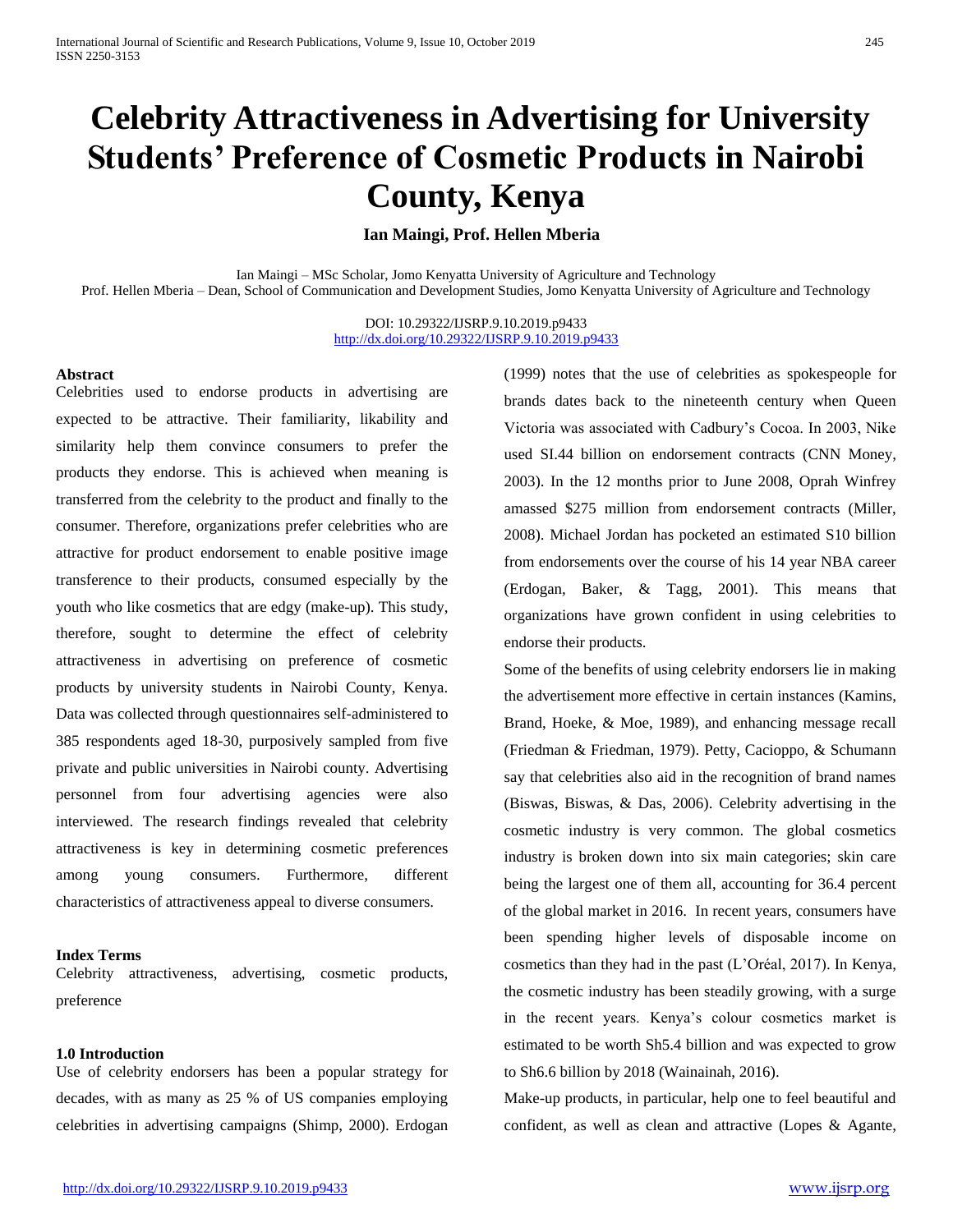2016; Hardon, Idrus, & Hymans, 2013). According to a report by Cosmetics Europe (2017), young people often struggle with self-esteem and social interaction as they transition from teenage hood into adulthood. Cosmetics and personal care products play an important role in building self-esteem and enhancing their everyday social interactions. . Influence of celebrities on young consumers can be quite strong, as documented by Wen (2017), who found that young people may adopt the behavior of undergoing cosmetic surgery in an attempt to achieve an attractive look similar to the celebrities portrayed in media. Chan & Prendergast (2008) highlight that motivation of young people for viewing advertisements has a strong positive relationship to imitation of celebrity models.

Celebrities are effective endorsers because of their attractiveness. Attractiveness refers to the familiarity, likability and similarity of the celebrity with the consumer. This perspective enumerates the reason why a young pop star would be more suitable endorsing products for the youth; because they are familiar with him owing to the perceived similarities they both have (McCRACKEN, 1989; Ohanian, 1990). Attractiveness of the celebrity endorser has much to do with physical attributes like classy, handsome and beautiful, and elegance of the endorser (Ohanian, 1990) However, according to Erdogan (1999), attractiveness does not exclusively refer to physical attraction, but rather it is made up of a number of attributes of the celebrity endorser that the consumer may perceive. These attributes range from intellectual skills, to personality properties, lifestyles or athletic prowess. In the cosmetic industry, however, it is most likely that physical attractiveness has a higher stake due to the value that the industry places on outer beauty.

Nevertheless, the concept of certain characteristics being the standard of beauty is being challenged in this century, as more and more people embrace different characteristics and body types as being attractive. For most of the  $20<sup>th</sup>$  and  $21<sup>st</sup>$ centuries, the ideal beauty standards were advertised by mainstream media as a symmetrical, toned, light and thin body. With increased exposure of diverse body types in recent years, it is evident that there is more than one kind of beautiful body features (Thorpe, 2017).

# **1.1 Research Objective**

This study sought to determine the effect of celebrity attractiveness in advertising on preference of cosmetic products by university students in Nairobi County, Kenya.

# **1.2 Research Methodology**

This study was conducted using a descriptive design. The study population was undergraduate students within the 18-30 age bracket, from private universities and public universities, and advertising personnel from advertising agencies in Nairobi County. Using purposive sampling one public university and four private universities were selected for the study. These universities have the highest number of students according to latest statistics by Kenya National Bureau of Statistics (2017), providing for better representativeness of the population. Students in computer laboratory environments, libraries, accommodation and catering venues, and who wear make-up preparations, were purposively selected to fill in the questionnaires. 385 students participated in the study. Using purposive sampling, seven advertising personnel were selected for interviewing depending on their availability and approval of the four agencies that participated in the study.

## **2.0 Research Findings**

The study sought to determine the effect of celebrity attractiveness in advertising on preference of cosmetic products by university students in Nairobi County, Kenya.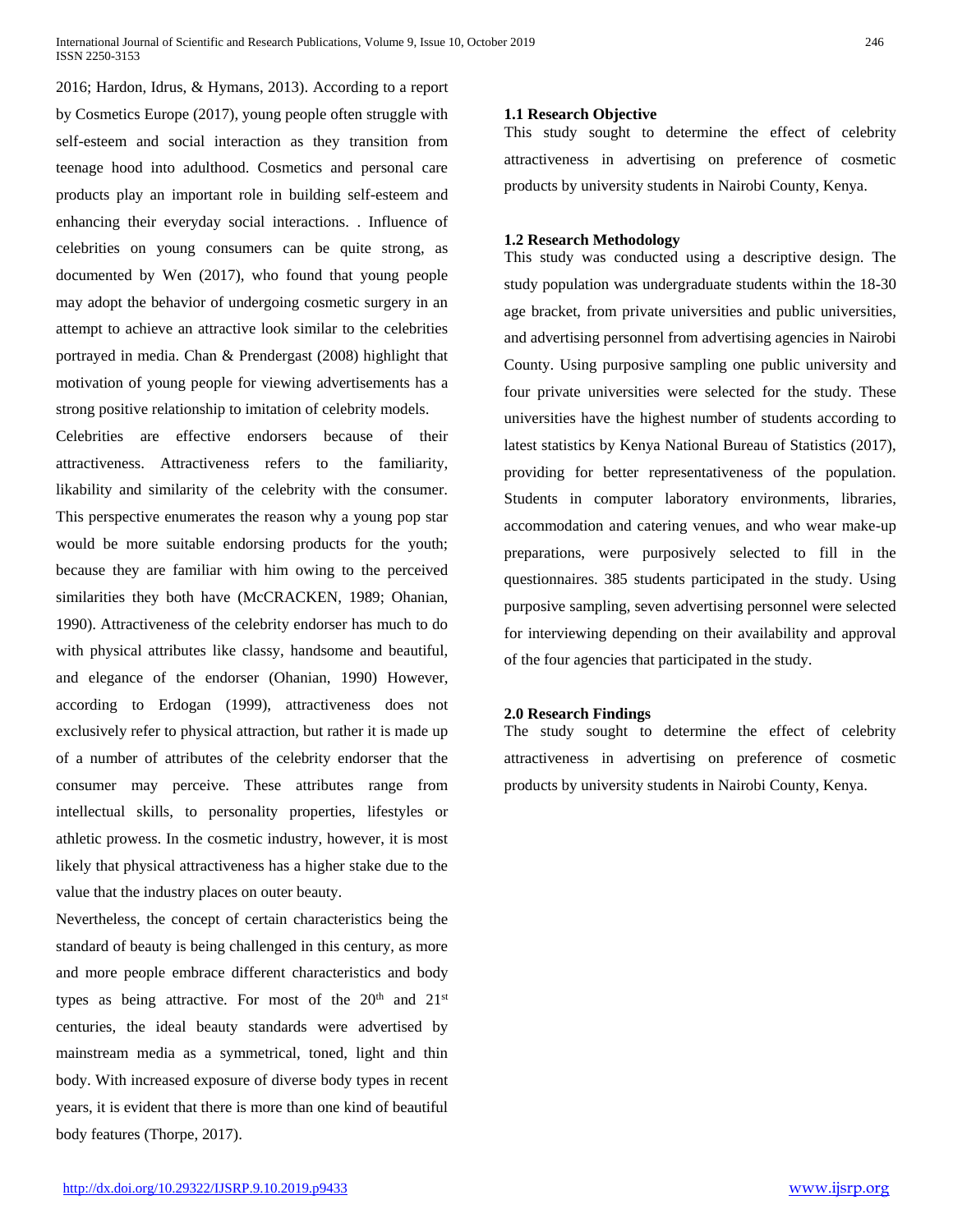|  | Table 2.0: Attractiveness of celebrities used to endorse |  |  |  |
|--|----------------------------------------------------------|--|--|--|
|  |                                                          |  |  |  |

#### **make up products**

|                     | Strongly |        |         |          | Strongly |
|---------------------|----------|--------|---------|----------|----------|
|                     | Agree    | Agree  | Neutral | Disagree | Disagree |
| Classy and          |          |        |         |          |          |
| Elegant             | 29.90%   | 29.90% | 25.20%  | 10.40%   | 4.70%    |
| Sexy                | 15.10%   | 17.90% | 26.50%  | 24.90%   | 15.60%   |
| <b>Beautiful</b>    | 13.00%   | 14.00% | 22.10%  | 27.30%   | 23.60%   |
| Likable             |          |        |         |          |          |
| Personality         | 30.60%   | 36.40% | 17.10%  | 10.40%   | 5.50%    |
| Relatable           | 30.9%    | 35.10% | 20.50%  | 9.40%    | 4.20%    |
| Unknown             |          |        |         |          |          |
| Celebrity           | 18.7%    | 16.90% | 25.70%  | 22.10%   | 16.60%   |
| Shared              |          |        |         |          |          |
| <b>Similarities</b> | 41.00%   | 22.9%  | 17.40%  | 10.10%   | 8.60%    |
| Alluring            | 37.90%   | 32.20% | 20.00%  | 6.5%     | 3.40%    |

The main attributes that a majority of the university students felt were key for celebrities to positively influence their cosmetic products preferences were; alluring, likable personality, relatable, shared similarities and classy with 70.1%, 67%, 66%, 63.9% and 59.8% of the respondents respectively indicating that those attributes were crucial for them. On the attribute of likable personality, some of the interviewees had interesting overviews as captured in the excerpts below;

*"….On the matter if the celebrity has to be likable to the consumers in order to convince them…I would say that's up in the air and I'll tell you why. It's easier to convince me as a consumer since I like you but it doesn't mean that despite the fact that I don't like you, if you are making a genuine point I will not care what you say".*

*"…Likability of celebrities by the consumers is key… You must have that love. People who love you. For no reason, it doesn't have to, you've never met them, you've never done anything, but maybe they just like the way you dress, they like the way maybe you do your make up."*

Different interviewees had varied views on if shared similarities of the celebrity endorsers and the consumers' played a role in influencing cosmetic product preferences;

*"…Normally brands want to do a mirror image of the consumer they are seeking and most brands will be seeking younger people because they believe that the younger consumer is the future. So you'll see a lot of the cosmetics going after younger consumers because they believe that is where the future lies in terms of market…brands that are coming in want to build their own identity from scratch, they would want younger people….so that the brand grows with the celebrity."*

*"…I don't think that it's true that there should be shared similarities between the celebrities and the consumers……there are people who worship celebrities. So no matter what they say, you know, they just want to be seen wearing similar products as those of their favorite celebrities… I feel like most people who follow what celebrities are doing, don't really look at their similarities. I think they just have this notion that "whatever this guy is wearing is fantastic, they can never wear something bad…but it depends on people. I'll say, for myself, I'm not moved by celebrities. No matter what a celebrity does or wears, I'm not gonna be moved. If I like it, I like it. If I don't, I don't… but there are people who are greatly influenced by celebrities. That I know I've seen it for myself."*

The research findings revealed also that a majority of the respondents did not perceive beauty, sexiness and not knowing the celebrity as attributes that would influence their preference of cosmetic products. Erdogan (1999) states that attractiveness does not exclusively refer to physical attraction but rather it is made up of a number of attributes of the celebrity endorser that the consumer may perceive which range from intellectual skills, to personality properties, lifestyles or athletic prowess. As such, only 27% of the respondents from selected universities indicated that if they didn't consider the celebrity beautiful, they would not buy the cosmetic product, only 33% indicated that if the celebrity looked sexy they thought they would also appear sexy by using the cosmetic product thus would accept it. Interviews with selected advertising agencies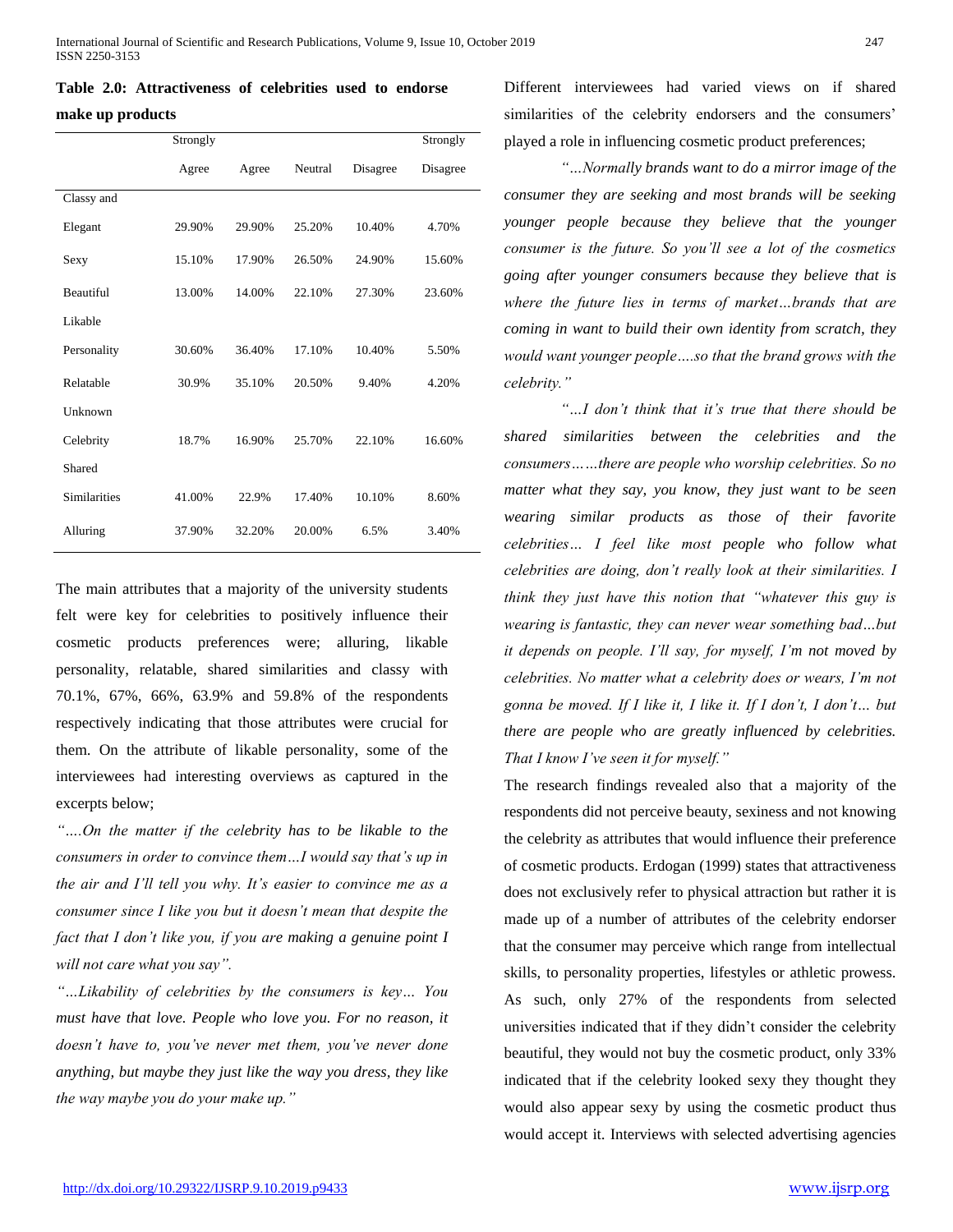also did reveal different views on the matter of if physical appeal was key or not when choosing celebrity endorsers for cosmetic products as the excerpts below illustrate;

*"I wouldn't say the celebrity has to be physically attractive. You see what, especially in the modeling and beauty industry, what are the parameters of attractiveness? There's a time in the industry, especially in the modeling world, people were saying you have to be tall, you have to be skinny, you have to have long legs, you have to have a certain chiseled cheek bone-that used to be the definition of beauty. But as time has gone by, we see other unique beauty qualifications. You might have nice eyebrows, thus everyone has a beautiful quality, and you may have a good personality which even makes it better. The biggest challenge is identifying the lasting quality that celebrity has. The physical attribute, in my opinion, is not number one priority in selecting that individual."*

*"…Part of the characteristics we look out for when choosing endorsers is their looks depending on if they are male or female. Because… well for men, it's not really about the looks. You know... But women, for you to push, you know, let's say if it was a beauty product, you already have to naturally look good before you know, you already have to appease to the crowd before you start selling to them something. But for men, well, I think women are very diverse in what they like so, yea you'll find some women who want to see the abs and you have to be fit but sometimes also, there are guys we've used that really don't look the part but they have a following."*

The familiarity of the celebrity endorser to the consumer did not seem paramount in matters altering negatively their cosmetic products preference as only 35.6% of the respondents from the universities indicated that they if they didn't know the celebrity they would not be convinced by the endorsement to acquire the cosmetic product. On the question of importance of familiarity of the celebrity endorser to the consumer, interviews from selected advertising agencies revealed varied views as illustrated below;

*Question: What about familiarity between the celebrity and the consumer? Should the celebrity be familiar to the consumer, know who they are?*

*Answer: "Yes and No. Yes in that it gives you that advantage that you do not have to work very hard to gain momentum because already this person is known to the consumer, so the brand equity is there. And no in that, a fresh face also has something to offer. One of the challenges that we are having with celebrities and endorsements in general is that people are saying brands are paying celebrities…"*

*Question: Should the consumers be familiar with the celebrity?*

*"…If you really want your brand to move, let's say most brands are just looking at increasing their market share, you need to have someone that has that influence on society before you, you can't just pick a random person off the streets and say, "Hey, can you endorse my product?" People need to relate to them. They need to at least, even if they are not very famous, be known somewhat. So you don't have to be famousfamous, but at least you know, you are known, you are seen in the social media space, you're seen on TV probably, you know, you're doing stuff. So you are not just quiet and then someone picks you out of nowhere."*

## **2.1 Pearson Correlation Coefficient**

To determine if there was a relationship between the independent variable (celebrity attractiveness) and the dependent variable (cosmetic product preference); a Pearson Correlation Coefficient (r) was used. The correlations findings did establish an interrelationship between the independent variable and dependent variable.

# **Table 2.1: Pearson Correlation Matrix**

|            |                                               | Attractiveness Preference |          |
|------------|-----------------------------------------------|---------------------------|----------|
|            | Attractiveness Pearson Correlation 1          |                           | $.704**$ |
|            | $Sig. (2-tailed)$                             |                           | .000     |
|            | N                                             | 385                       | 385      |
| Preference | <b>Pearson Correlation</b> .704 <sup>**</sup> |                           | 1        |
|            | $Sig. (2-tailed)$                             | .000                      |          |
|            | N                                             | 385                       | 385      |
|            |                                               |                           |          |

\*\*. Correlation is significant at the 0.01 level (2-tailed).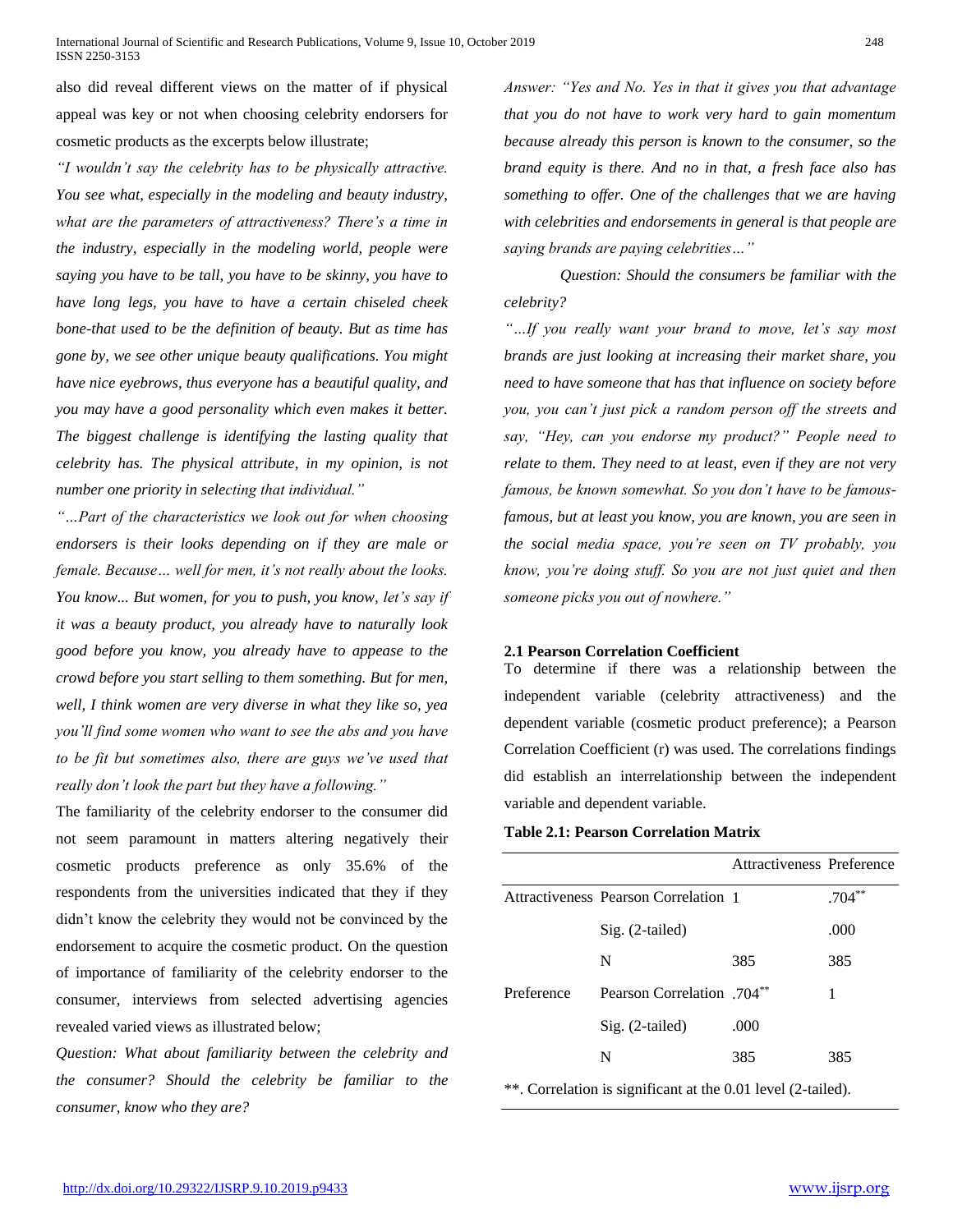The correlation coefficient for celebrity attractiveness and cosmetic product preference was  $(r=0.704, P=0.000)$  which also is indicative that celebrity attractiveness has a strong and statistically significant positive relationship with preference for cosmetic products since  $p<0.05$ .

## **3.0 Conclusions**

The study concluded that successful endorsement of cosmetic products by celebrities was highly dependent on their attractiveness. Attractiveness didn't solely refer to physical charm but a combination of attributes such as likable personality, shared similarities, classy and elegant. Beauty, sexiness and not knowing the celebrity did not largely influence the respondents' preference of cosmetic products. One of the reasons is that parameters of beauty in the world have changed over the years, thus different beauty standards appeal to a diverse number of people.

#### **4.0 Recommendations**

The study was able to establish that use of celebrities for advertising positively impacted on the cosmetic products preference. The study therefore recommends that cosmetic products companies should utilize celebrities to endorse their products while taking consideration the celebrity attractiveness.

Companies using celebrities to endorse their products need to determine the beauty standards that would appeal to their target consumers and seek to find celebrity endorsers that embody the preferred standards since the concept of one standard of beauty that cuts across is no longer viable.

#### **5.0 Suggestions for Further Research**

The study recommends further research on factors (apart from celebrity attractiveness), that affect the preference of cosmetic products, which were not captured in the findings.

# **References**

Chan, K., & Prendergast, G. (2008). Social comparison, imitation of celebrity models and materialism among Chinese youth. *International Journal of Advertising, 27*(5), 799-826.

- Biswas, D., Biswas, A., & Das, N. (2006). The Differential Effects of Celebrity and Expert Endorsements on Consumer Risk Perceptions: The Role of Consumer Knowledge, Perceived Congruency, and Product Technology Orientation. *Journal of Advertising, 35*(2), 17-31.
- CNN Money. (2003, August 18). *Nike endorsements hit \$1.4B*. Retrieved July 13, 2018, from CNN: https://money.cnn.com/2003/08/18/news/companies/ nike\_endorsements/
- Cosmetics Europe. (2017). *CONSUMER INSIGHTS 2017.* Auderghem: Third-i.
- Erdogan, B. Z. (1999). Celebrity endorsement: A literature review. *Journal of Marketing Management, 15*, 291- 314.
- Erdogan, B. Z., Baker, M., & Tagg, S. (2001, May). Selecting Celebrity Endorsers:The Practitioner's Perspective. *Journal of Advertising Research, 41*(3), 39-48.
- Friedman, H. H., & Friedman, L. (1979). Endorser effectiveness by product type. *Journal of Advertising Research, 19*(3), 63-71.
- Hardon, A., Idrus, N. I., & Hymans, T. D. (2013). Chemical sexualities: the use of pharmaceutical and cosmetic products by youth in South Sulawesi, Indonesia. *Reproductive Health Matters, 21*(41), 214-224.
- Kamins, M. A., Brand, M. J., Hoeke, S. A., & Moe, J. C. (1989). Two-Sided Versus One-Sided Celebrity Endorsements: The Impact on Advertising Effectiveness and Credibility. *Journal of Advertising , 18*(2), 4-10.
- L'Oréal. (2017). *L'Oréal - Annual Report 2016.* L'Oréal.
- Lopes, M. C., & Agante, L. (2016). *THE CONSUMPTION OF BEAUTY PRODUCTS ON FEMALE YOUNG ADULTS IN PORTUGAL.* Lisbon: NOVA – School of Business and Economics.
- McCRACKEN, G. (1989). Who Is the Celebrity Endorser? Cultural Foundations of the Endorsement Process. *Journal of Consumer Research*, 310-321.
- Miller, M. (2008, June 11). *The World's Most Powerful Celebrities*. Retrieved July 13, 2018, from Forbes: https://www.forbes.com/2008/06/11/most-powerfulcelebrities-lists-celebrities08-

cz\_mm\_0611celeb\_intro.html#798e04867993

- Ohanian, R. (1990). Construction and Validation of a Scale to Measure Celebrity Endorsers' Perceived Expertise,Trustworthiness, and Attractiveness. *Journal of Advertising, 19*(3), 39-52.
- Shimp, T. A. (2000). *2000). Advertising promotion: Supplemental aspects of integrated marketing communications* (5th ed.). Dryden Press.
- Thorpe, J. (2017, September 1). *Why Do Beauty Standards Change? This Study Shows That Just One Image Can*